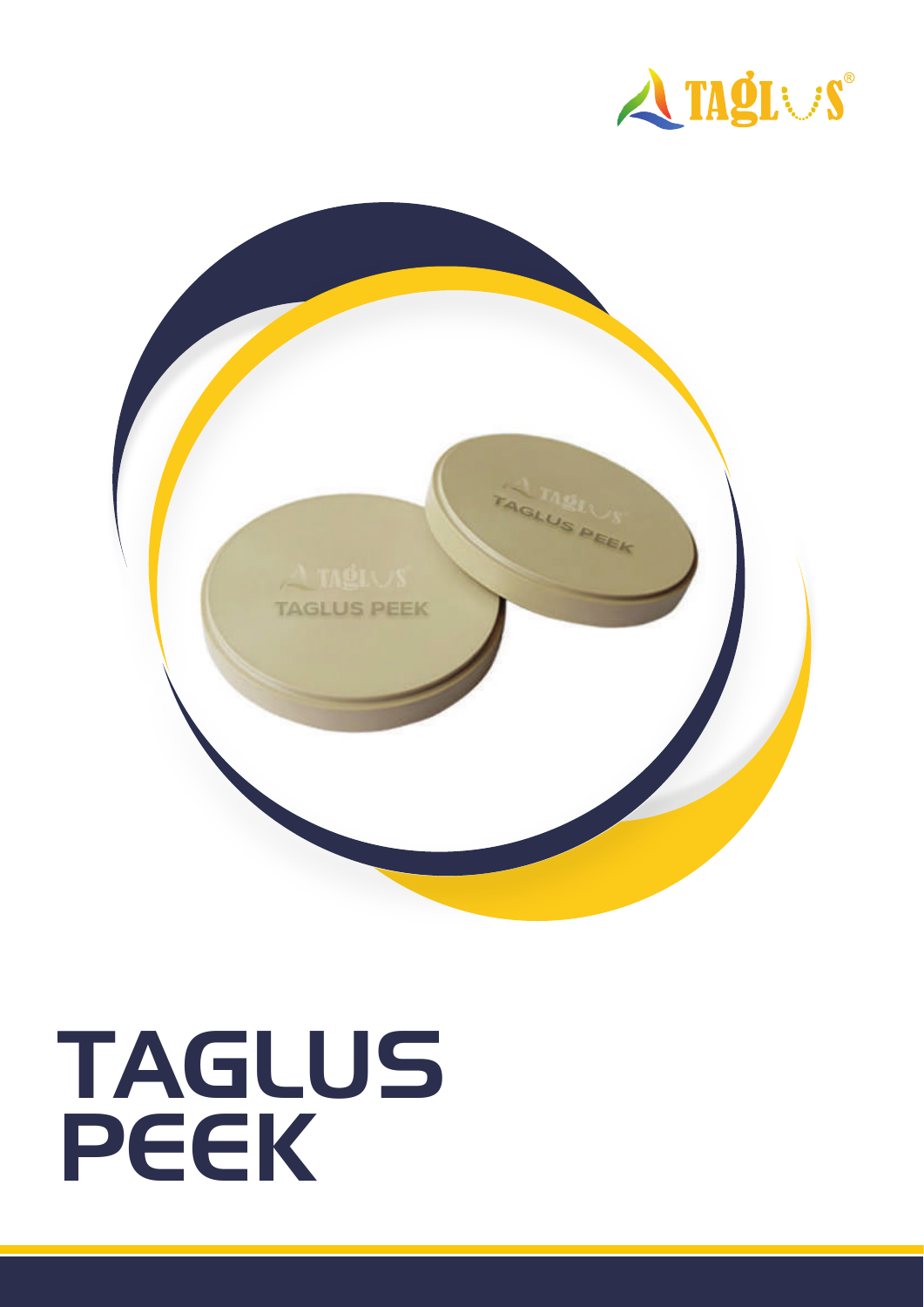

#### **WHAT IS TAGLUS PEEK?**

Taglus PEEK is a lightweight, versatile high-performance resin made up of 80 % polyether ether ketone with excellent mechanical properties and biocompatibility. It is a modern and comfortable solution for implant based, fixed and removable prosthetic frameworks made with precision through CAD/CAM workflows.

# **INDICATIONS**

**For the manufacture of frameworks used in the production of:**

- **C** Full and partial removable dentures and overdentures;
- Implant dentures and implant bars;
- Anterior and posterior crowns, and posterior 3-unit bridges with maximum 1 pontic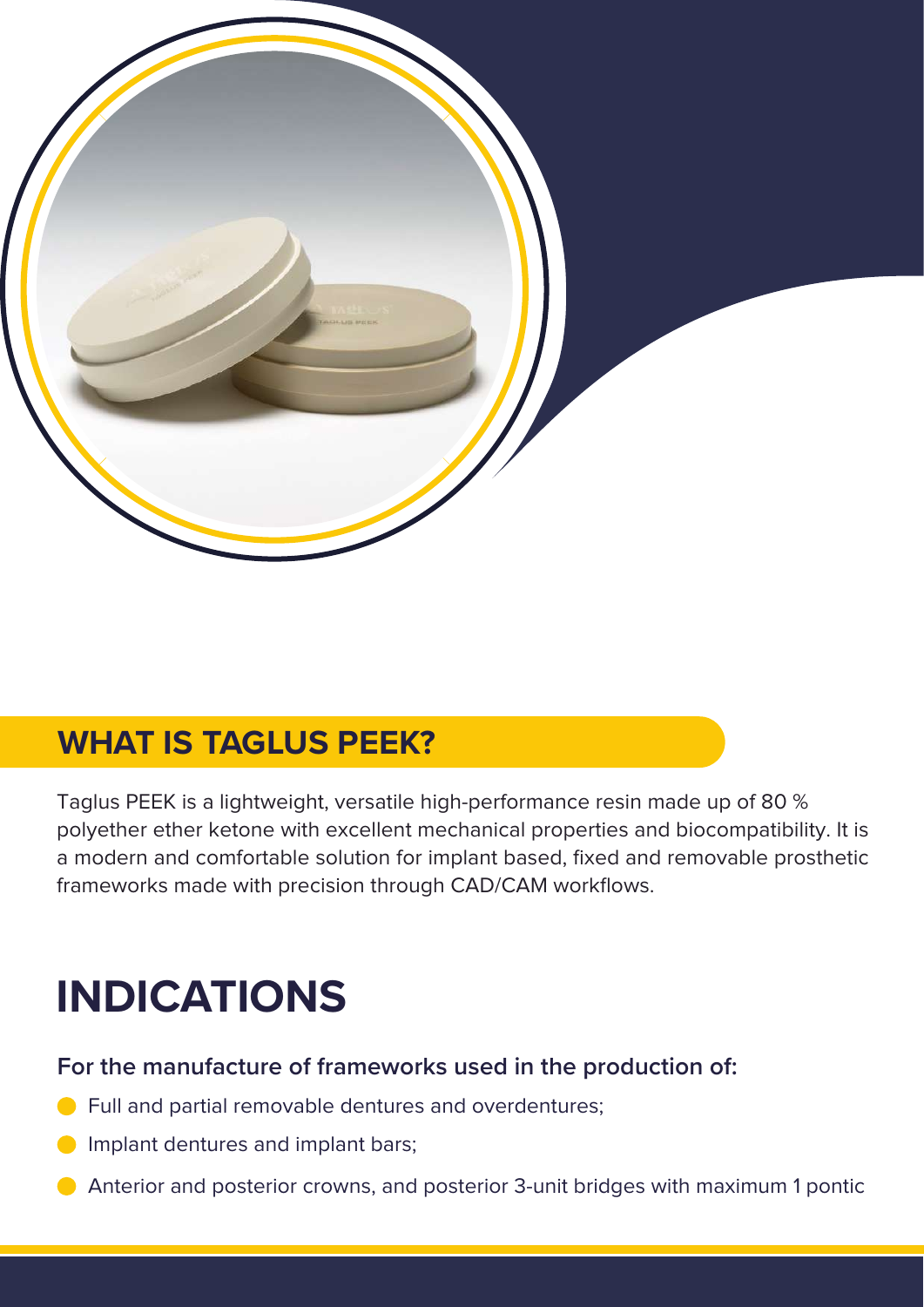## **ADVANTAGES**



**Abrasion-resistant tooth-like material**

**Shock-absorbing effect** 

**Low density (1.3 to 1.5 g/cm³)**

**Can be veneered individually with composite veneers**

**Equally distributed filler in the partially crystalline polymer matrix**

**Steady friction in connecting elements**

**Bio-compatible**

## **Technical Properties**

#### **TAGLUS PEEK**

- E-modulus 4,000 to 4,100 MPa
- $\bullet$  Flexural strength  $-$  >150 MPa
- Water absorption 5.5 µg/mm3
- Water solubility  $< 0.3$  µg/mm3
- Maximum load without failure >1,200 N (after 24 hr immersion in water, 37°C)